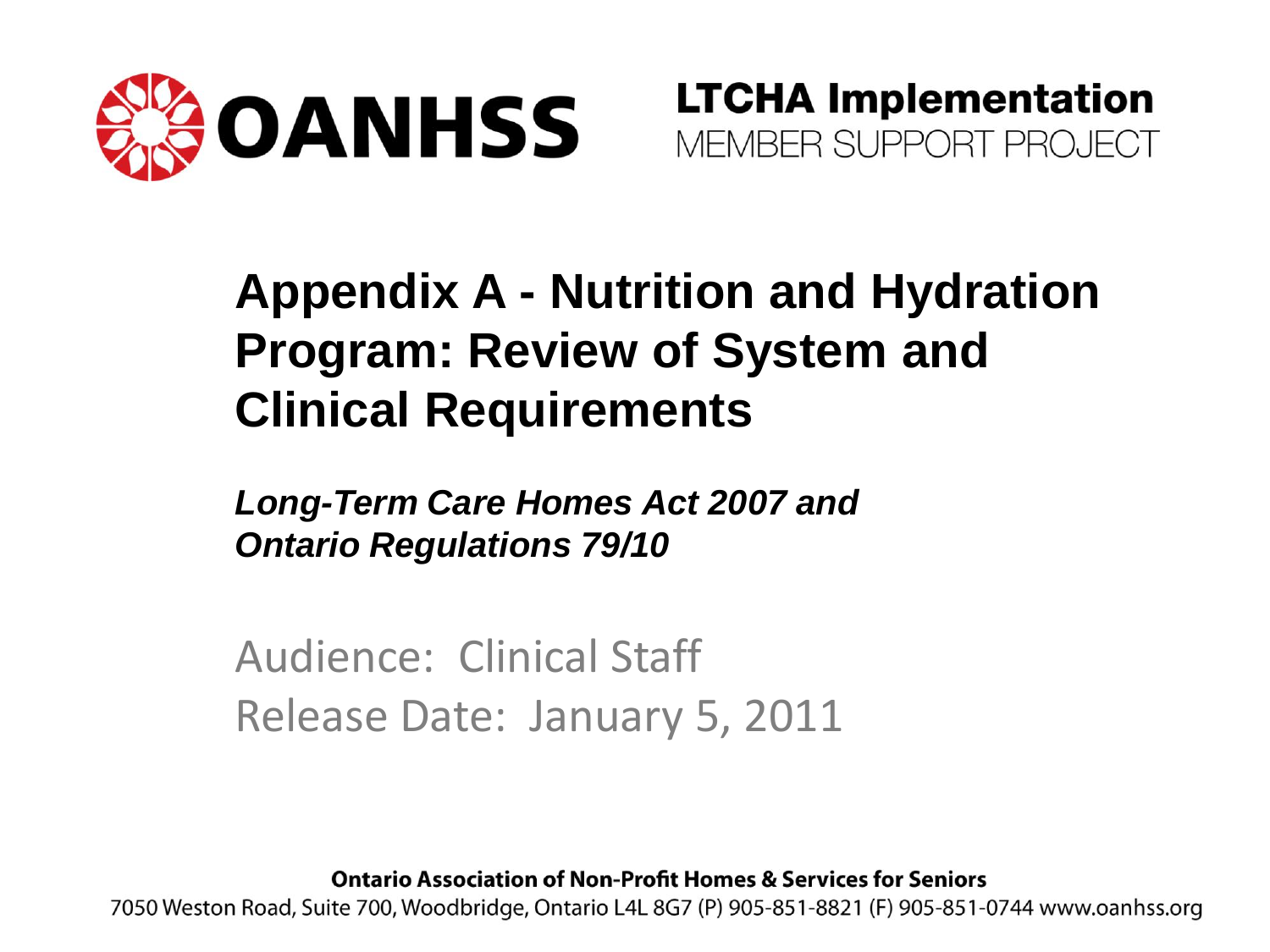### **Nutrition Care, Dietary Services and Hydration**

- The home will operate an organized nutrition care and hydration program to meet the daily nutrition needs of the resident
- The home will operate dietary services to meet the daily nutrition needs of the resident
- The home will ensure that the Residents' Rights are fully respected and promoted:

**LTCHA Implementation** MEMBER SUPPORT PROJECT

• "Every resident has the right to be properly sheltered, fed, clothed, groomed and cared for in a manner consistent with his or her needs"

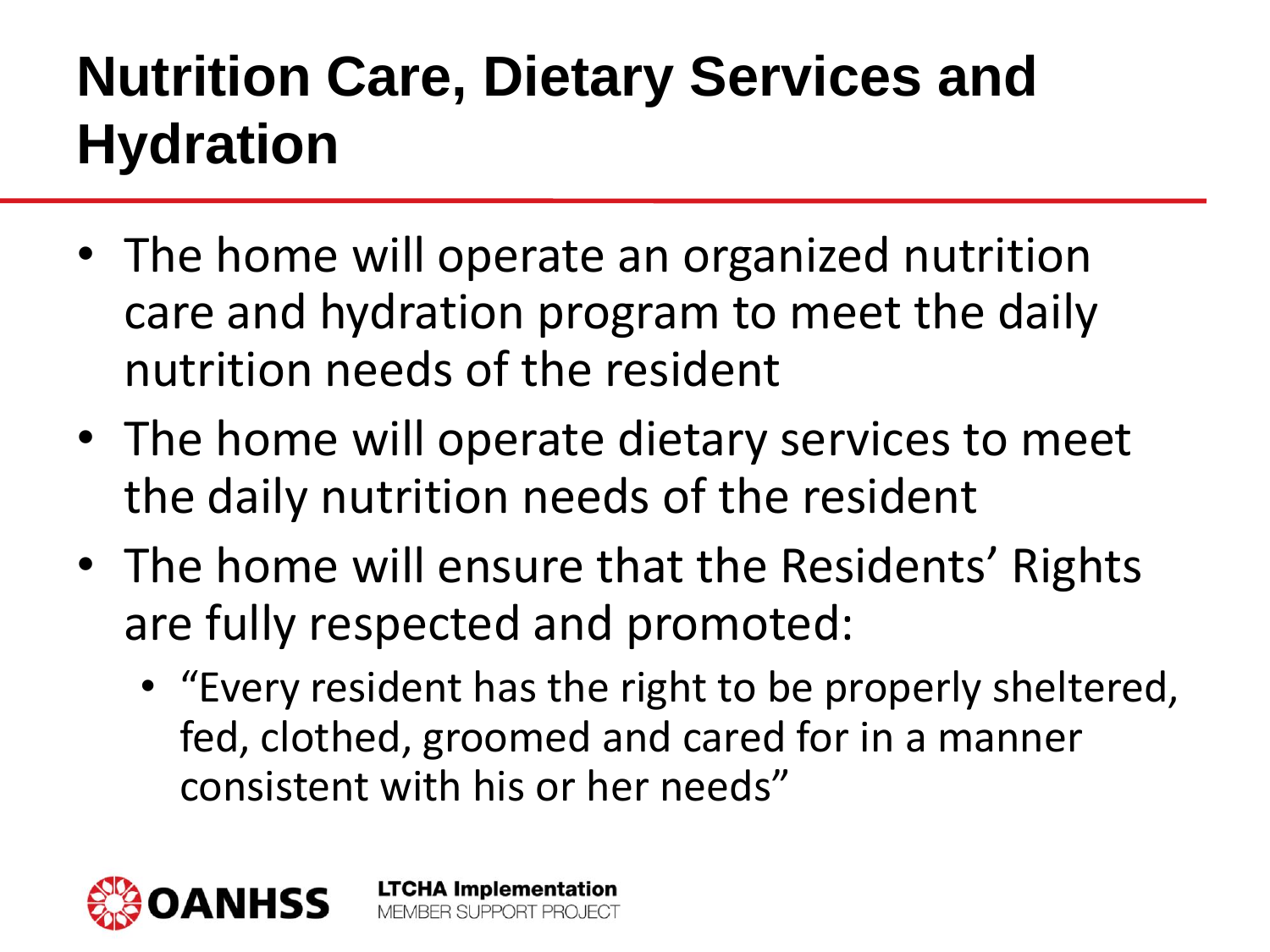### **Policies and Procedures**

### **The home will develop, implement and review policies, procedures and systems**

- "In compliance with and implemented in accordance with all applicable requirements under the Act..."
- The home will comply with the written policies and procedures
- The home will retain a complete copy of policies and procedures in a readily available, readable and useable format

**LTCHA Implementation** 

MEMBER SLIPPORT PROJECT

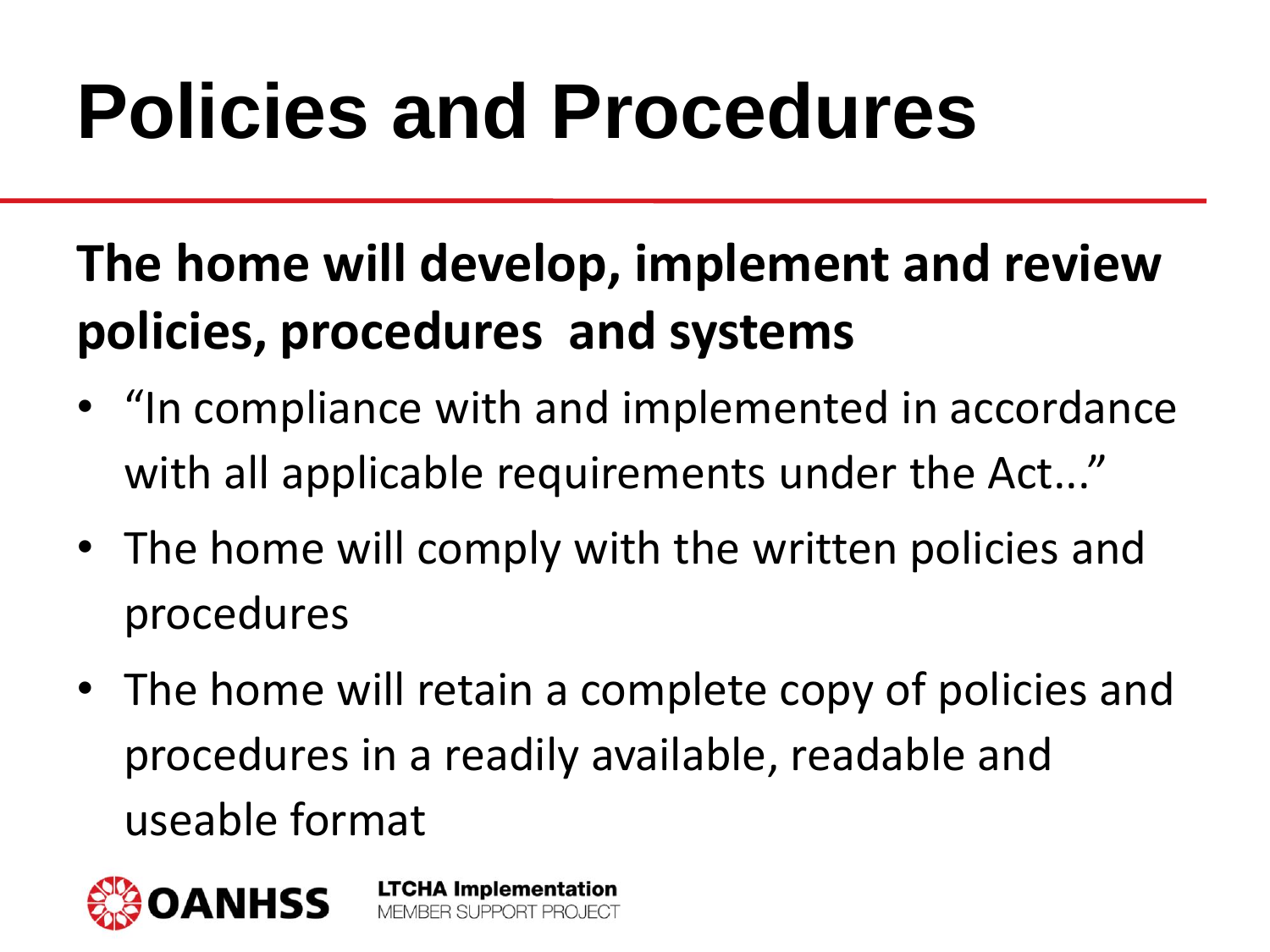## **Staffing Scheduled Hours**

### **Dietary Services Minimum Staffing Hours Required**

Establish a schedule to reflect the minimum staffing requirements for Dietitian, Nutritional Manager and Food Service Workers in accordance with sections 74, 75, 77 of the LTCHA Regulation 79.

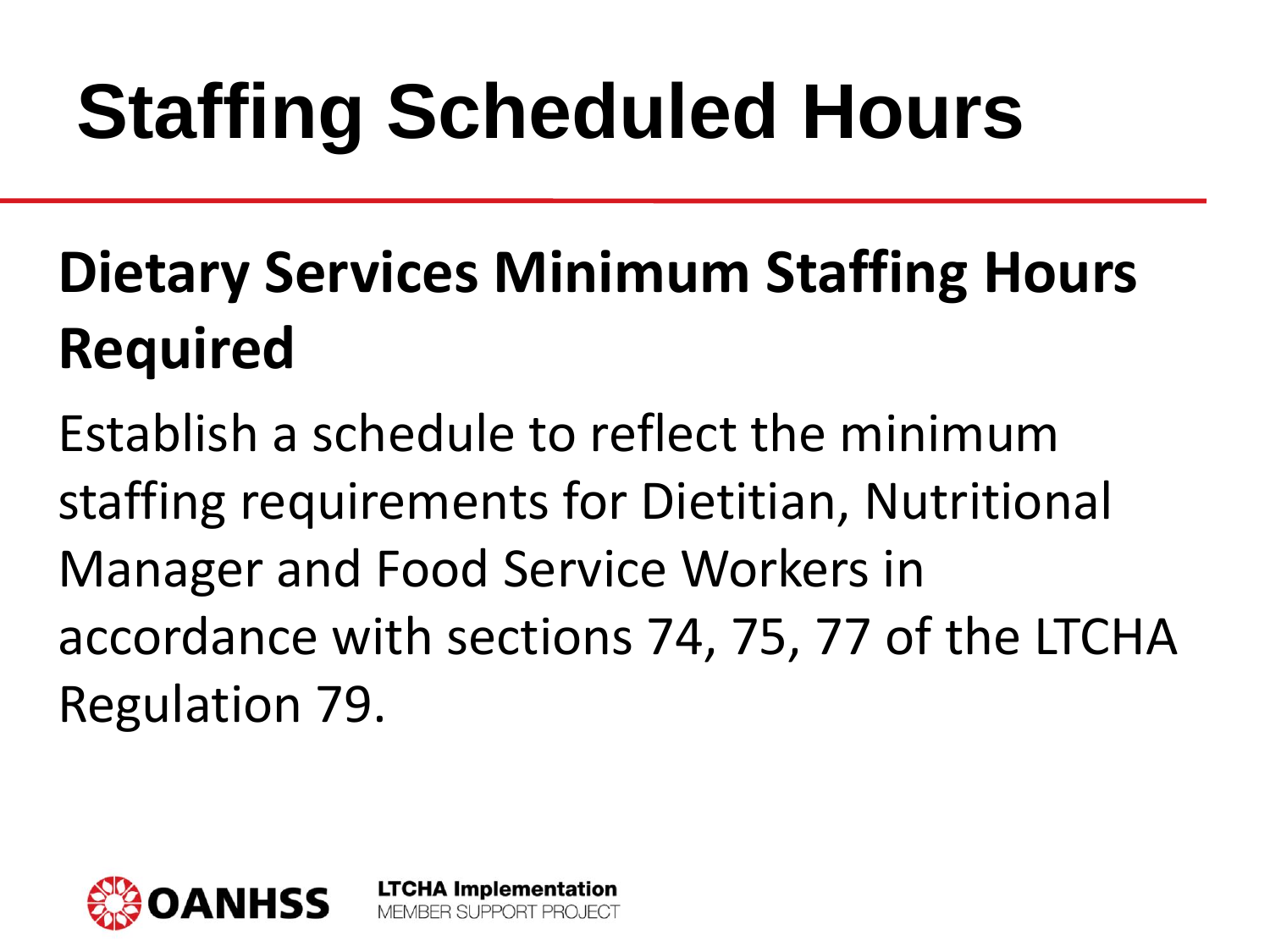# **Staffing Qualifications**

Ensure that processes are in place to hire qualified staff as defined by the LTCHA Regulation 79:

- Dietitian (see section 74)
- Nutritional Manager (see section 75)
- Food Service Workers (see section 78)

**LTCHA Implementation** MEMBER SUPPORT PROJECT

• Cook (see section 76)

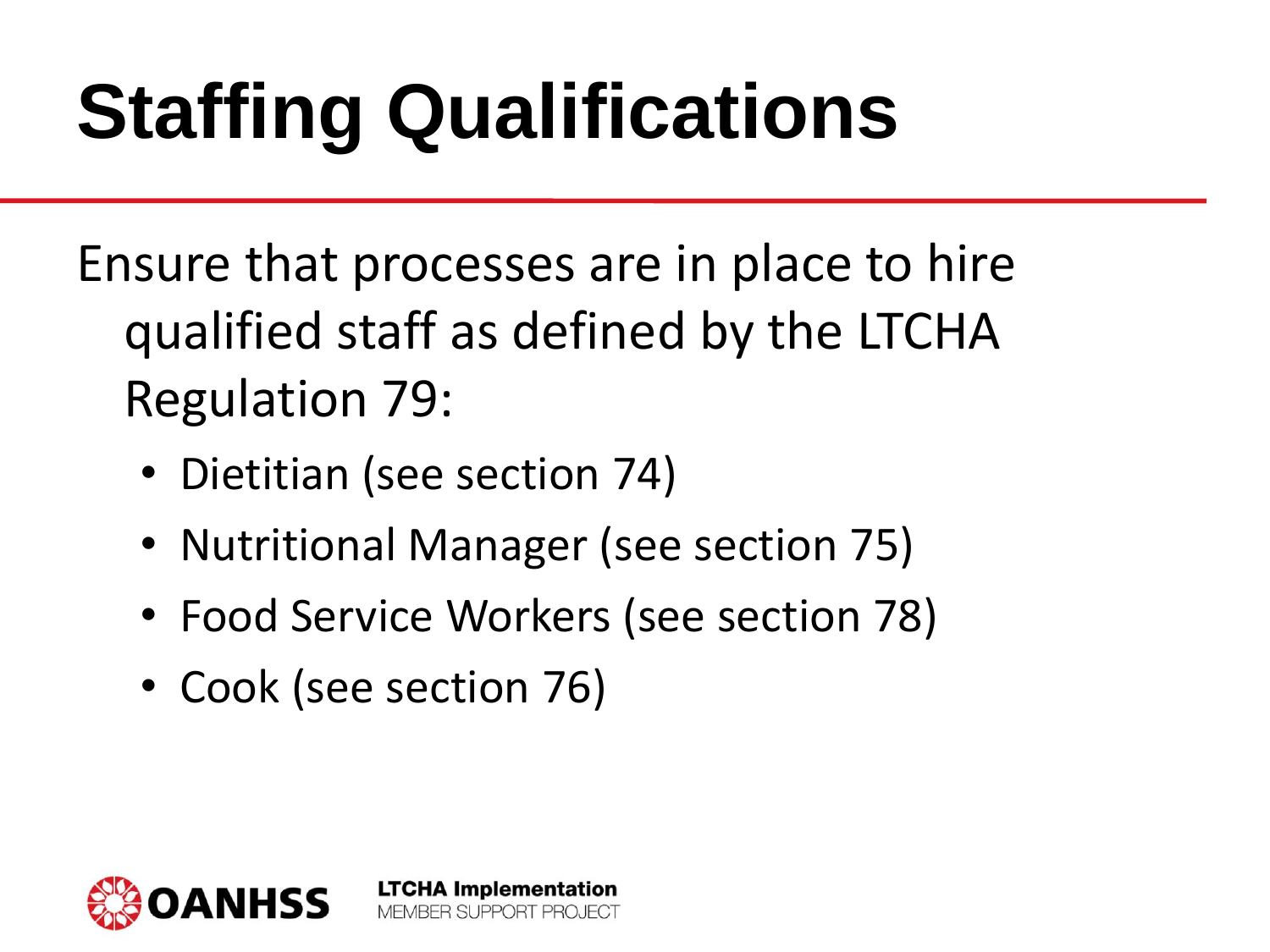# **Staff Training and Education**

#### **Staff Training and Education:**

- *Orientation:* All newly hired staff must be trained prior to performing responsibilities in areas set out in section 76 of the LTCHA 2007. Staff must also receive specific training on the policies, procedures and system related to nutrition/hydration service to the resident
- *Ongoing training/education:* This includes areas as outlined in LTCHA 2007 section 76.

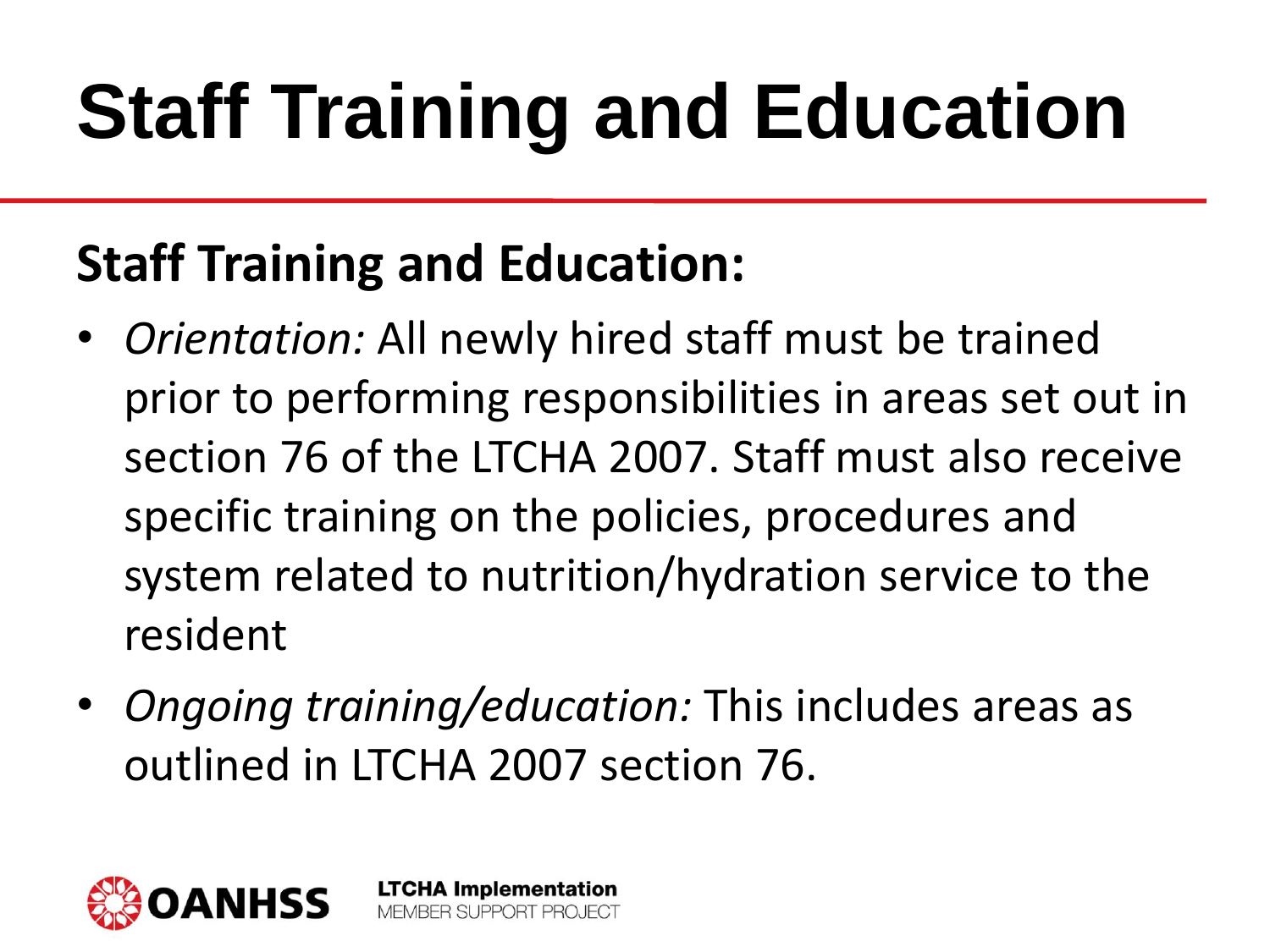### **Storage and Equipment Capacity**

#### **Structures and Systems in place to ensure:**

- Sufficient storage capacity to support the home's menu requirements
- Institutional food service equipment must have adequate capacity

- to prepare, transport and hold perishable hot and cold food at safe temperatures.
- to clean and sanitize all dishes and equipment .

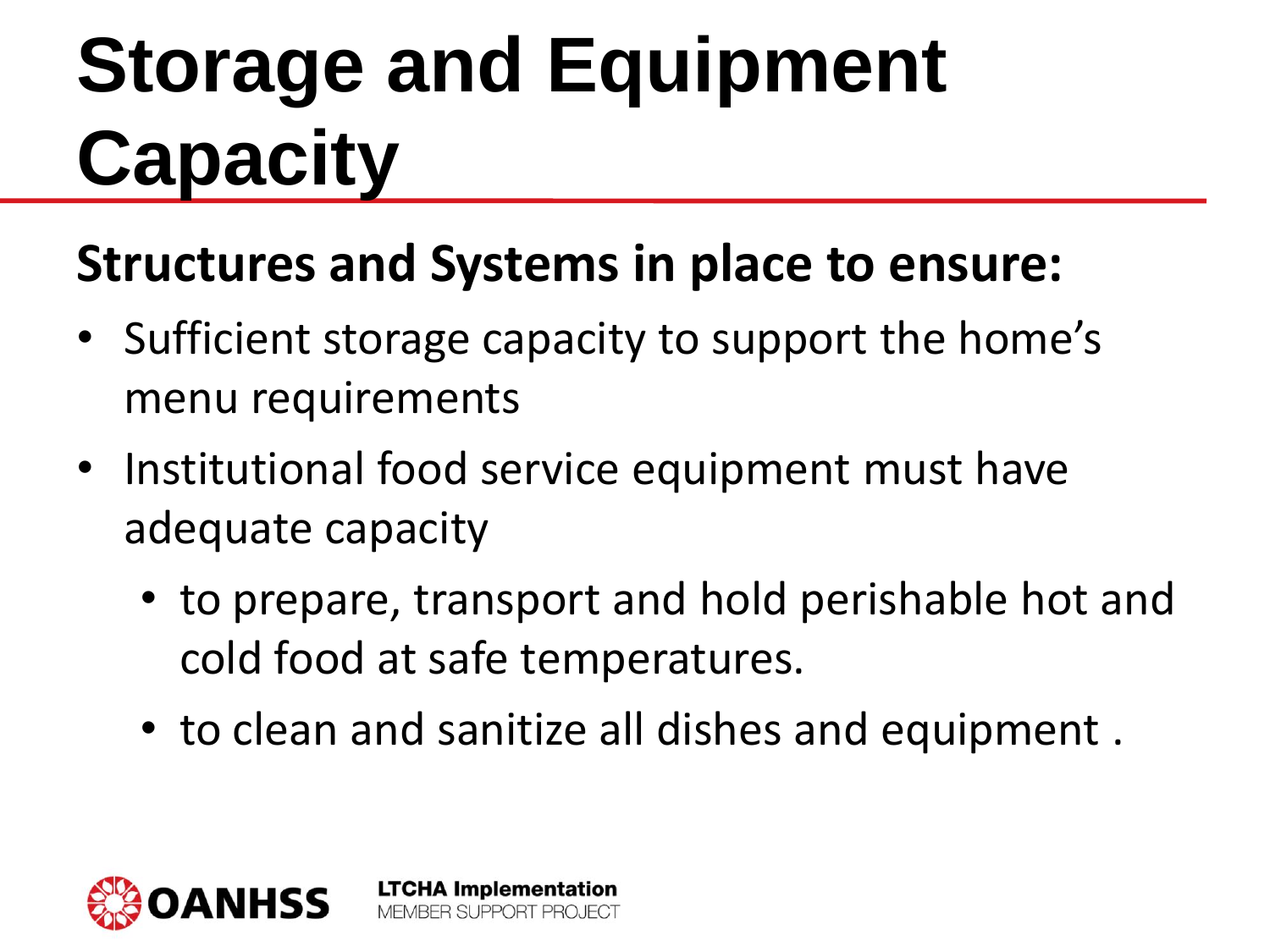### **Infection Control and Maintenance**

#### **Policies, procedures and guidelines must be developed relating to:**

- Cleaning/sanitizing schedule for all equipment
- Cleaning schedule for all areas used during food production, servery and dishwashing areas
- Labelling and safe storage of hazardous substances, so they are not accessible to the resident
- Preventative maintenance and maintenance to ensure equipment in good working order
- Preventing food adulteration, contamination and food borne illness

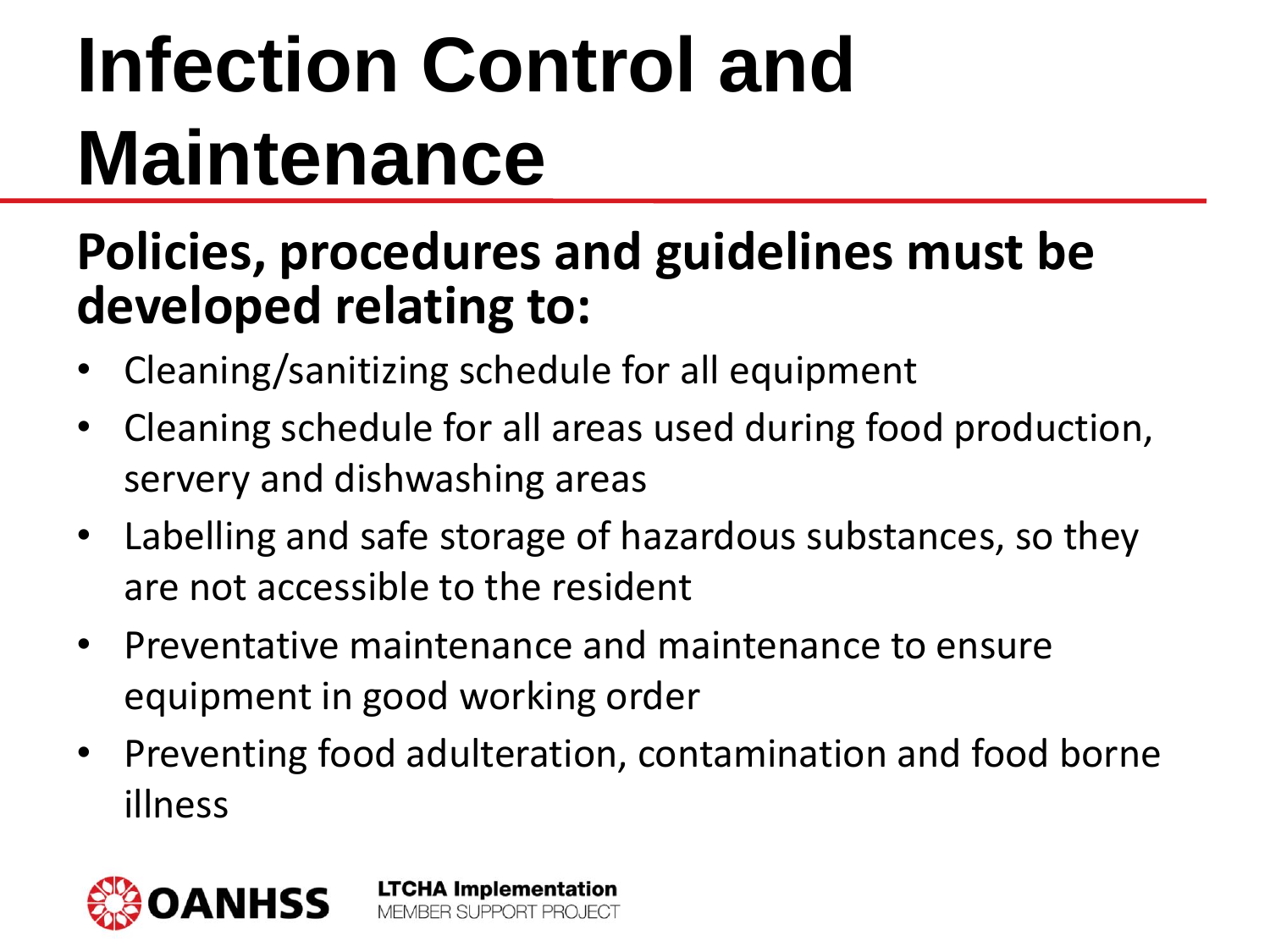# **Menu Planning Systems**

#### **Menu planning systems include:**

- Consultation with and collaboration with the Residents' Council in approving the menu
- Menu approved by the dietician
- Menu reviewed and updated at least annually
- Menu includes variety of fresh seasonal fruits
- Individualized menus developed for those residents whose needs are *not* met by the home's menu
- Menu is a minimum of 21 days in duration

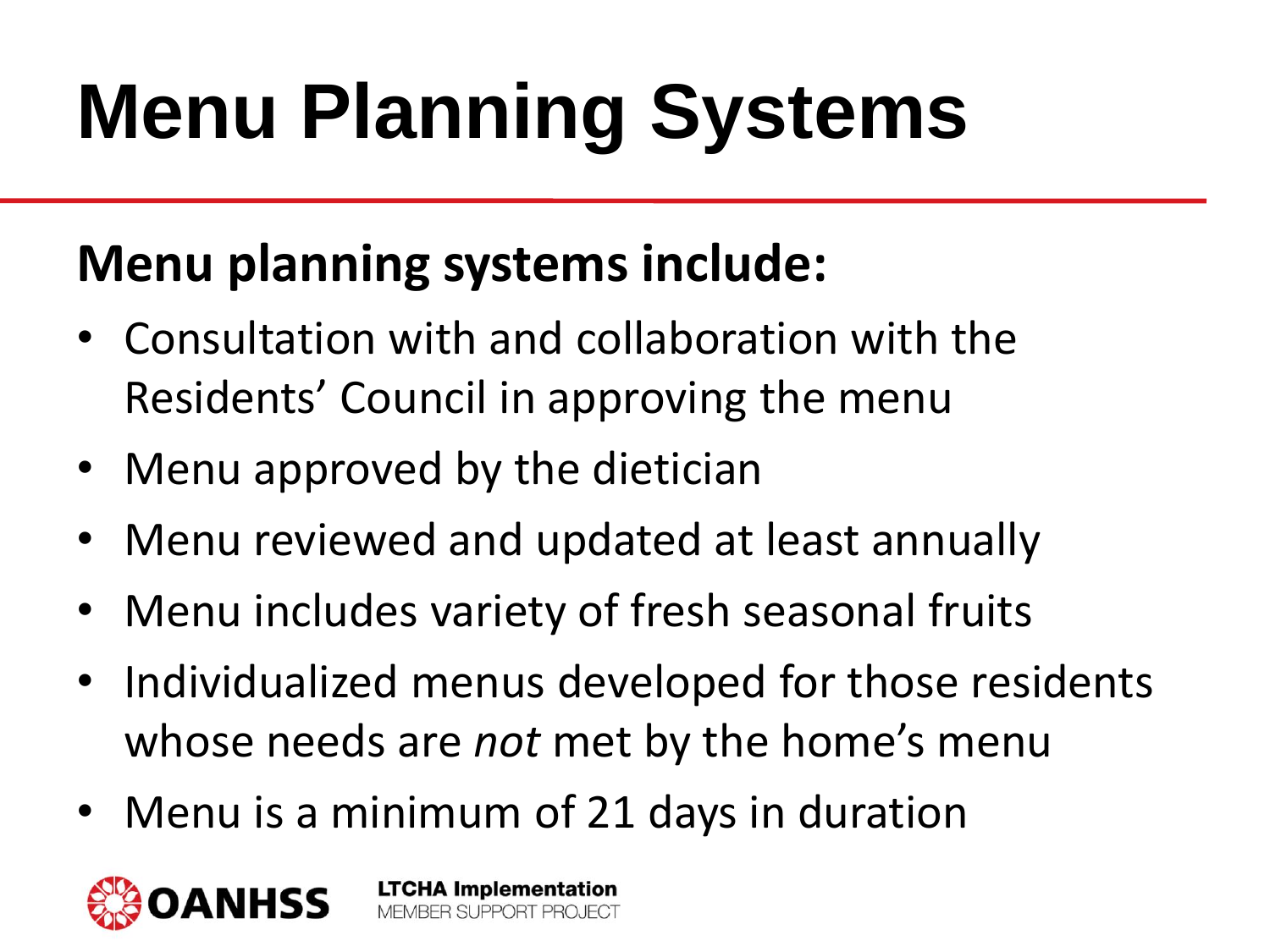### **Food Production Services**

#### **The home will have on site:**

- 24 hour supply of perishable foods
- 3 day supply of non-perishable foods

**LTCHA Implementation** MEMBER SLIPPORT PROJECT

• 3 day supply of nutritional supplements, enteral feeding or parenteral formulae as applicable

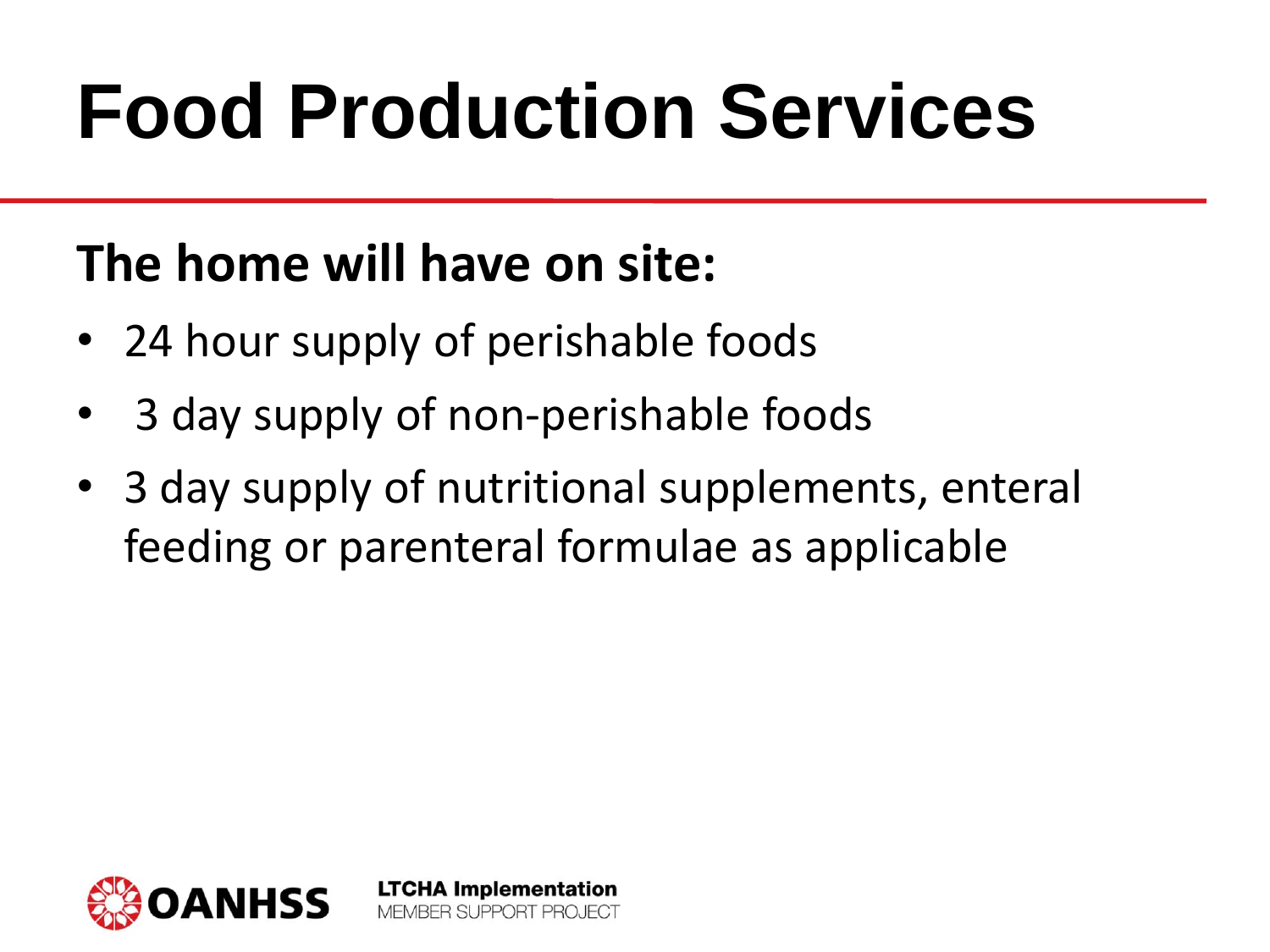### **Food Production Services ...cont'd**

### **The home will:**

- Develop standardized recipes and production sheets
- Use menu substitutions comparable to the menu
- Communicate menu substitutions to the residents
- Document substitutions in the production sheets and menu
- Produce menus while reserving taste, nutritive value, appearance and food quality

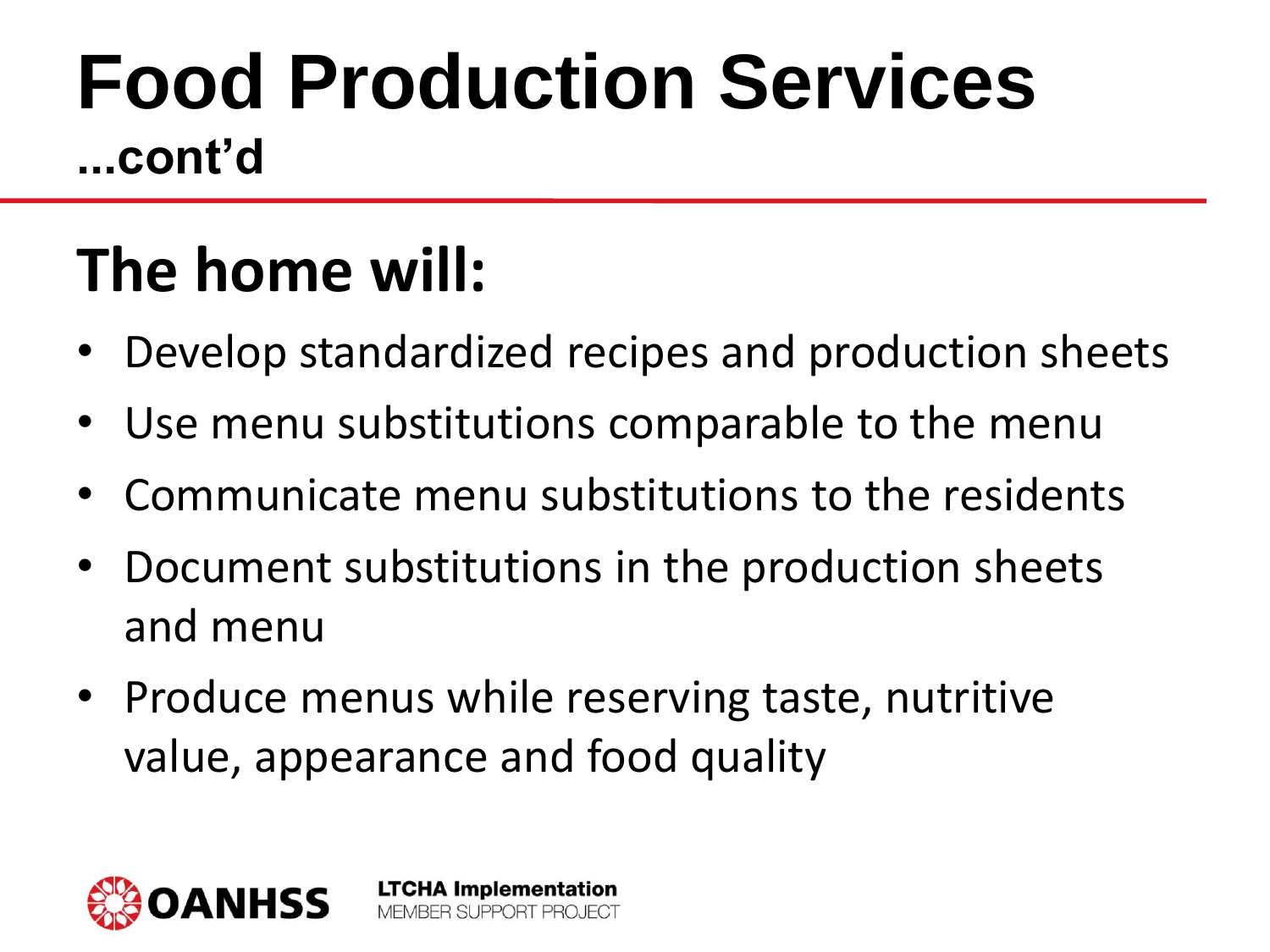# **Dining Room Service**

- Pleasurable dining experience for residents considerations
	- Environment (noise, lighting, aromas)
	- Serving traffic pattern (efficiency, no rushing)
	- Communication with residents

- Staff interactions
- Foster independence and social interaction with table mates

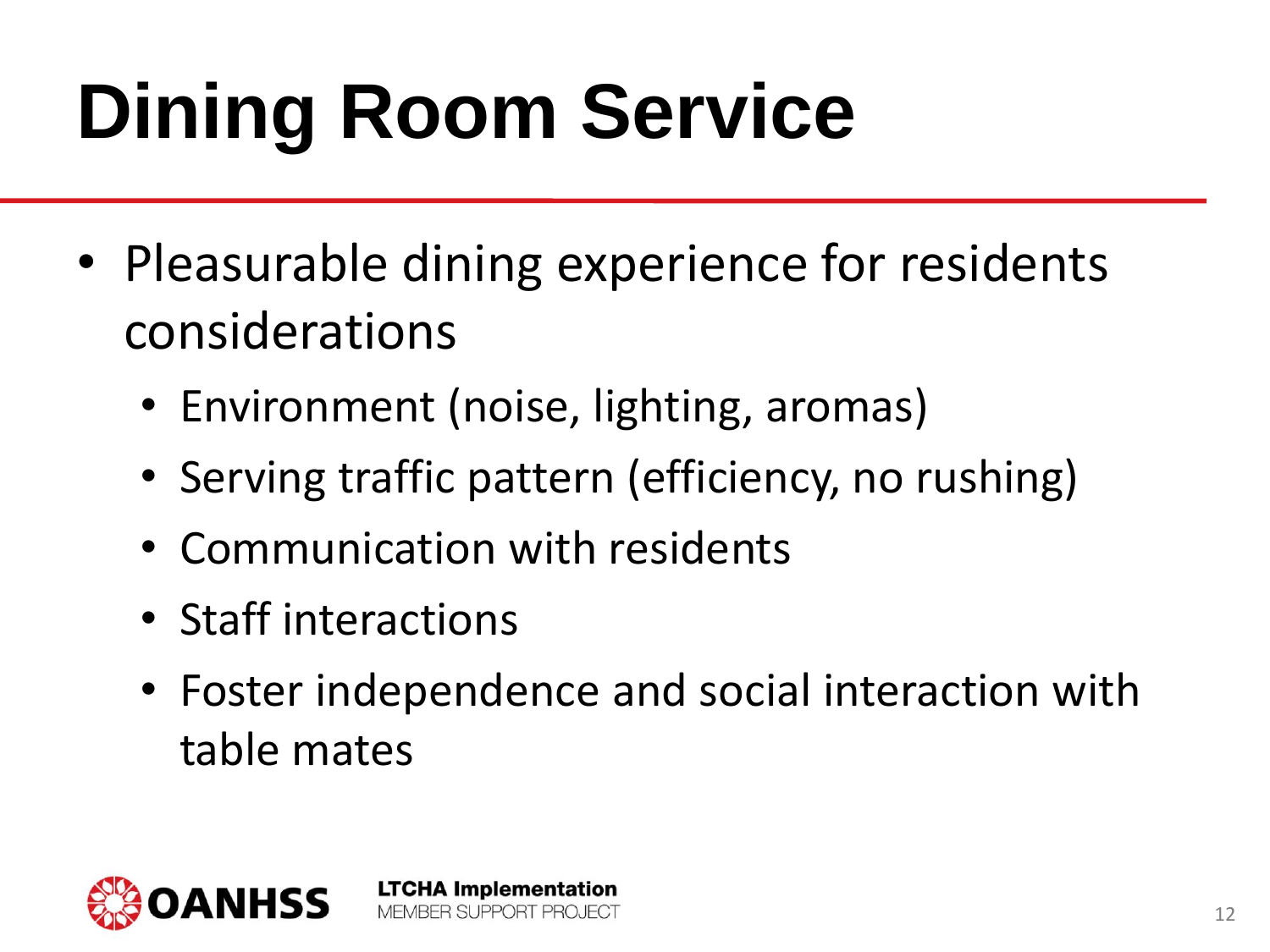### **Dining Room Service**

#### **Policies and guidelines are required to:**

- Provide comfortable dining room chairs and tables at the appropriate height to meet the resident's needs
- Provide safe, palatable menus including beverages to the right resident in the right way and at the right temperature
- Offer resident choice, assistance to eat and time to eat and drink at his or her pace

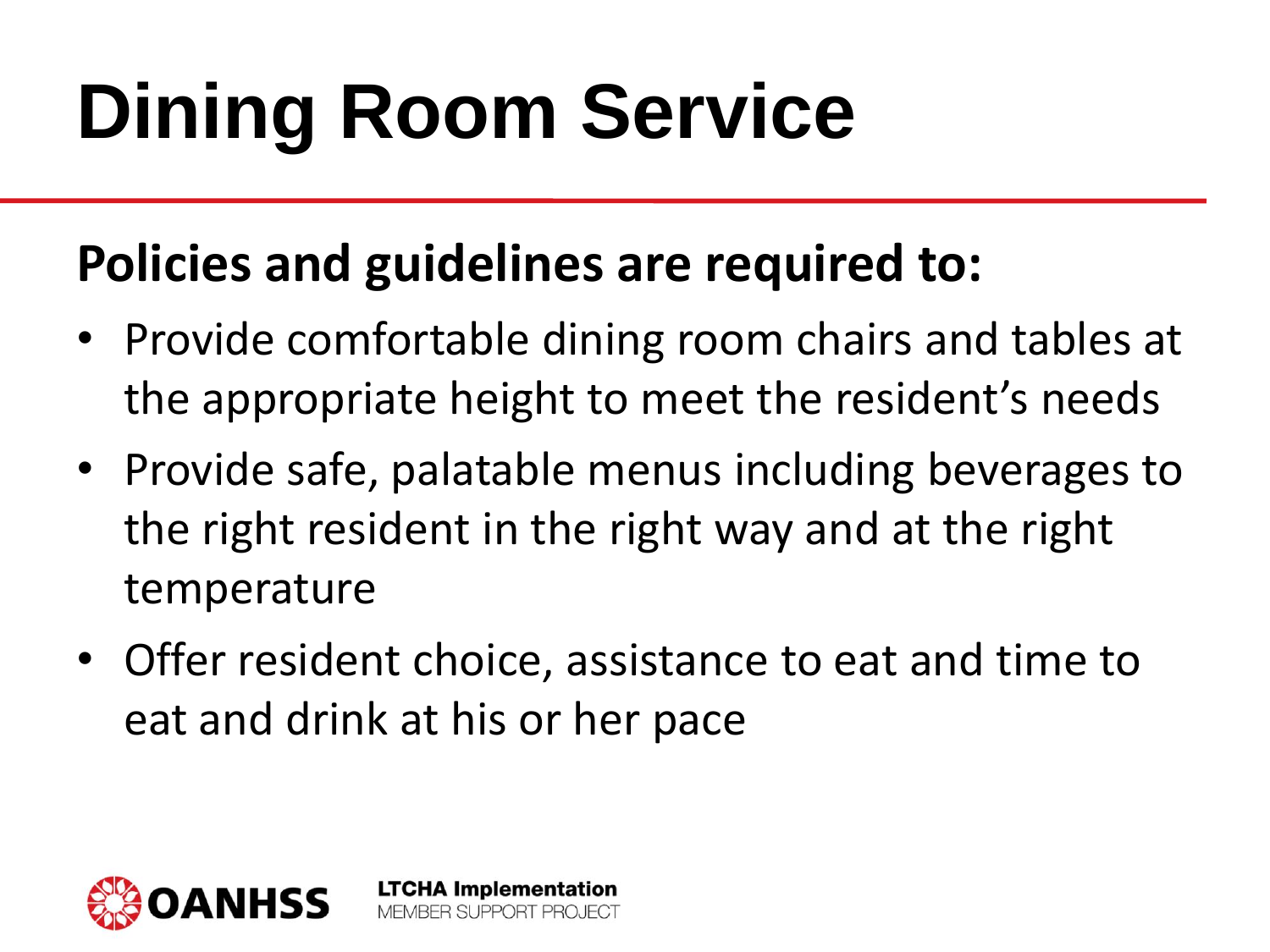## **Dining Room Service...cont'd**

- Serve the meal course-by-course and ensure that a resident requiring assistance is served only when assistance available
- Provide assistive devices as required to support the restorative component of care
- Monitor dining room services including feeding techniques
- Ensure that staff use proper techniques to assist residents in enjoying the dining room experience

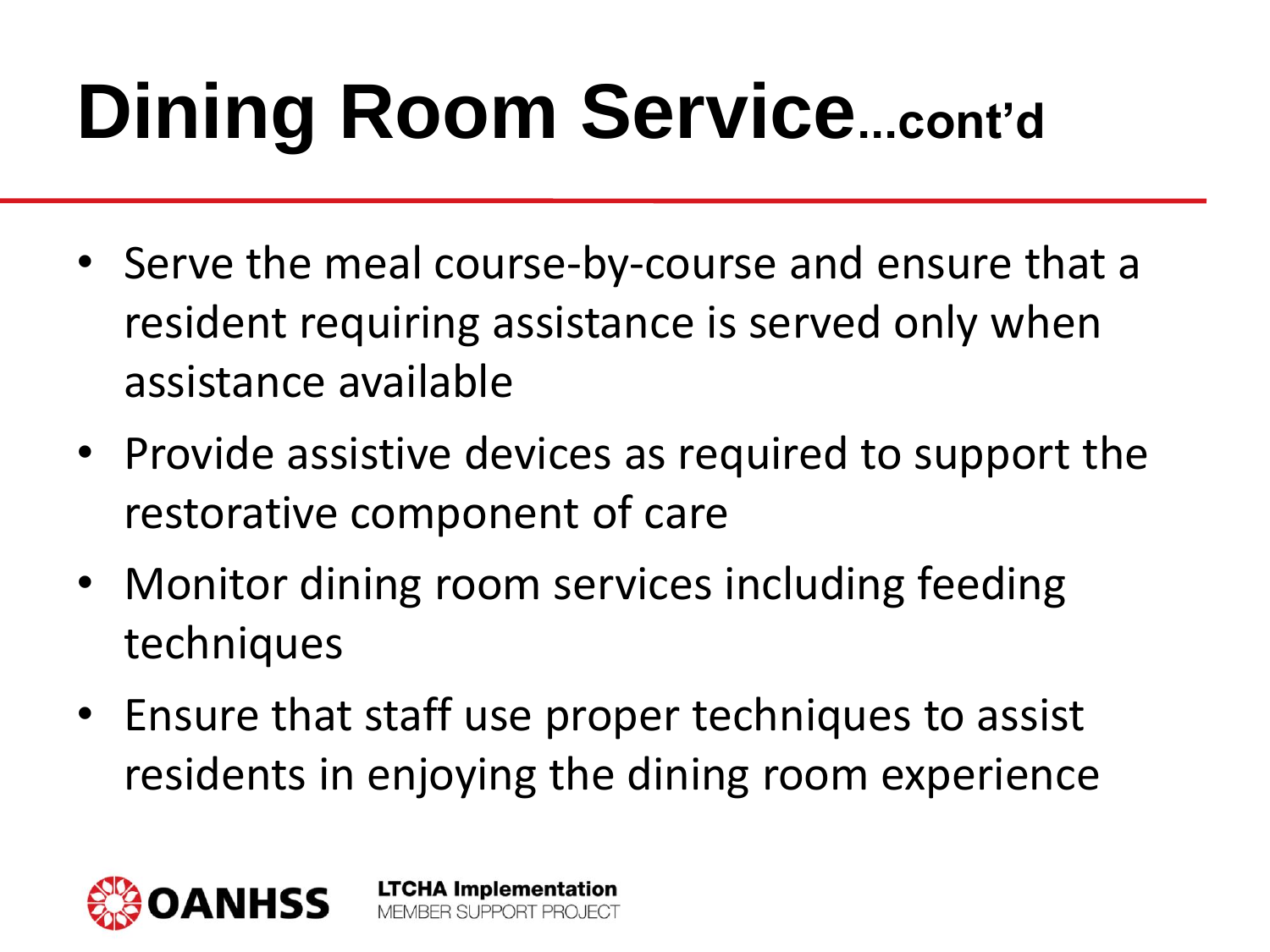### **Snack Service**

#### **The home will:**

- Offer between-meal beverages in the morning and afternoon, and in the evening after dinner
- Offer snacks in the afternoon and evening

- Ensure that the planned menu snack items are available at each snack time
- Ensure that food and beverages appropriate to the resident are available to the resident on a 24 hour basis